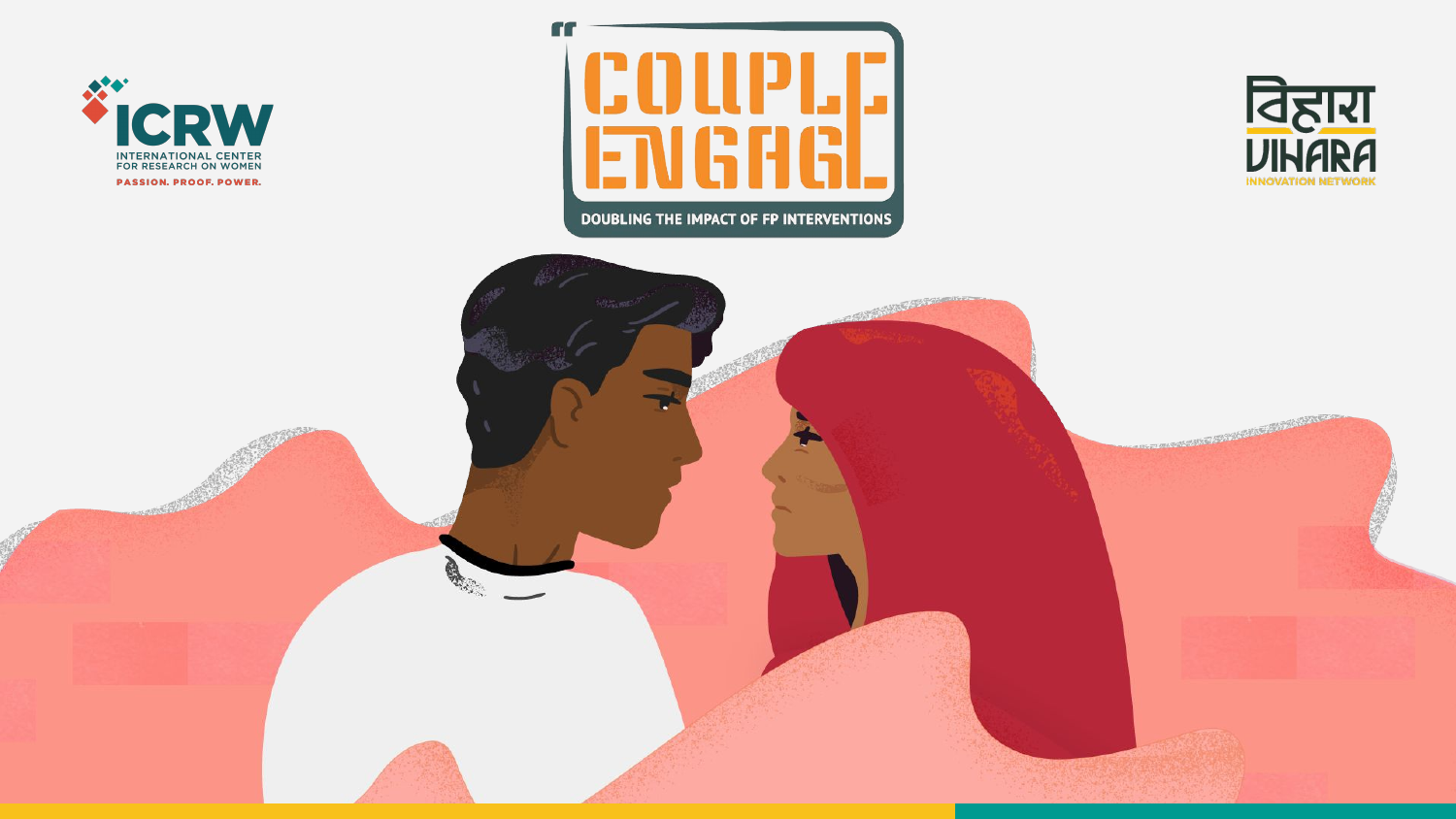# **Learnings from the Immersion Visit**

 $\bigodot$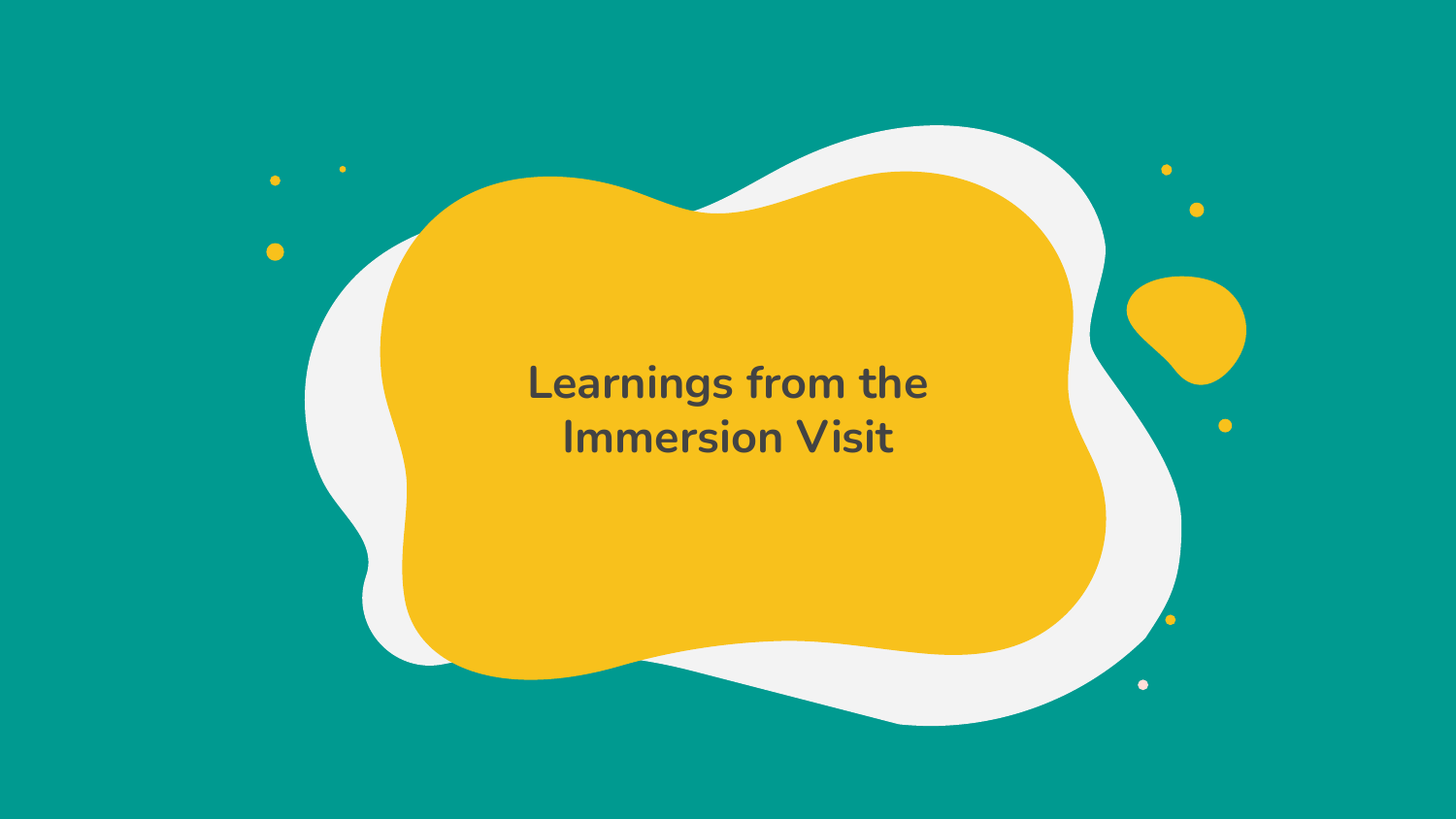# **Key Areas of Enquiry & Scope of Immersion Visit**

- To understand the socio-economic and behavioral context / to inform emerging strategies from Evidence Review
- To understand the continuum of spousal communication and decision-making in couples
- To understand and develop different typologies of men / and couples
- aspirations, sexual and contraceptive behavior, and sources of knowledge on family planning were also explored
- Field Sites: Bihar Darbhanga, Purnea, Begusarai, Uttar Pradesh: Kanpur, Gorakhpur (Urban) & (Rural)
- 



● Key areas of enquiry were spousal communication & FP decision- making though other thematic areas, such as future planning and

• Three engagements in a staggered manner were conducted to have a more involved and participatory responses from respondents. Focus Group Discussions and Key Informant Interviews were carried out with community influencers, key stakeholders in the health systems

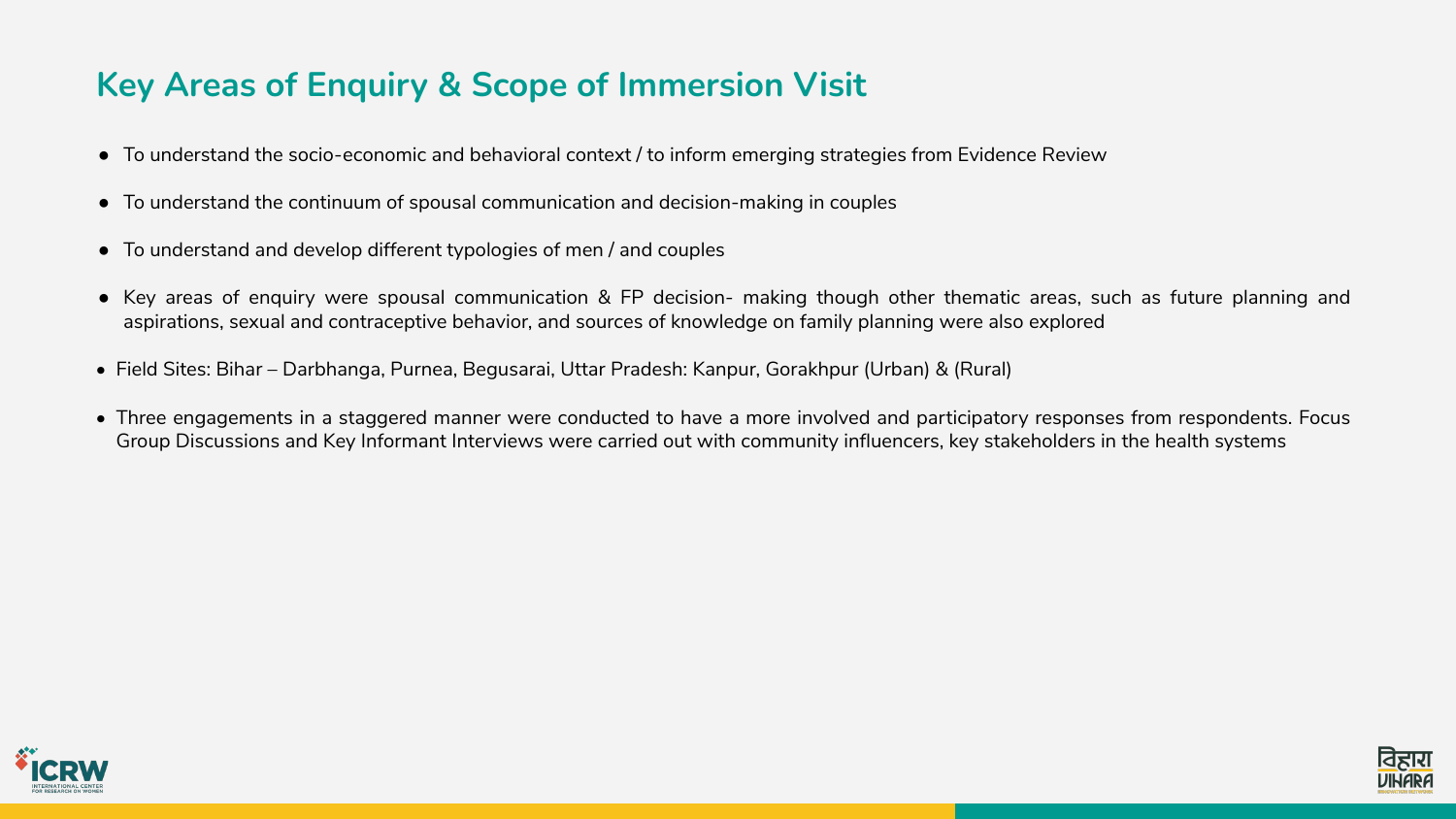# **Sample Coverage & Methodology**

• Three engagements in a staggered manner were conducted to have a more involved and participatory responses from respondents. Focus Group Discussions and Key Informant Interviews were carried out with community influencers, key stakeholders in the health systems



- Field Sites: Bihar Darbhanga, Purnea, Begusarai, Uttar Pradesh: Kanpur, Gorakhpur (Urban) & (Rural)
- 
- In-Depth Engagements with Couples (0-3 party): 70 men and women.
- Focus Group Discussions: 11
- Key Informant Interviews: 28

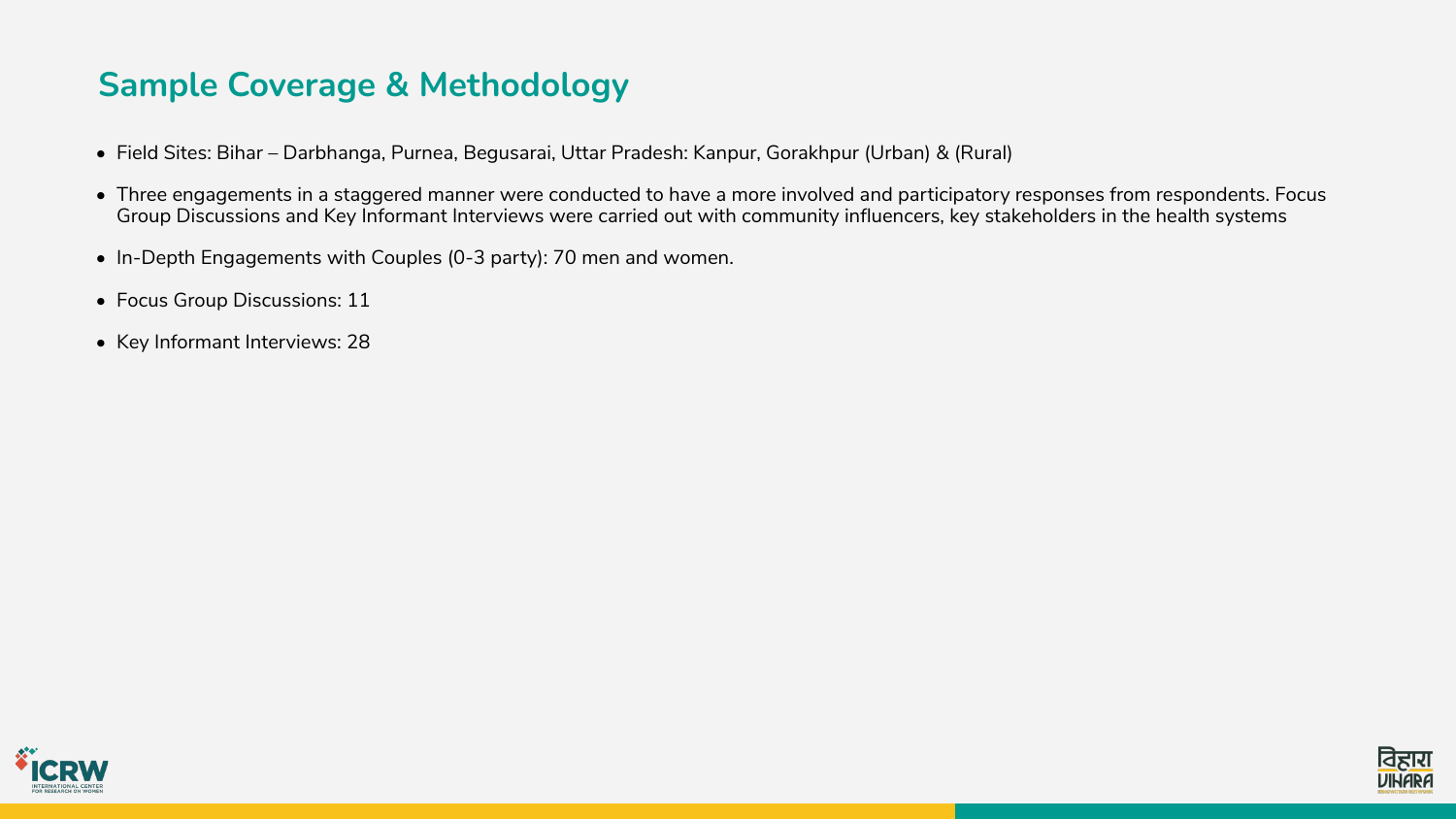### **Respondent Profile**

• Education varied amongst men and women: 14 men had / studied till class 10th, while 12 respondents were class 12th / pass or above; 21 women had

- Majority men (20) belonged to the age group of 26-30 years.
- studied till class 10th and 12 / were class 12th pass or above.
- Couples were recruited from urban and rural sites 21 couples from rural while 12 couples from urban.
- Migration 12 men from rural areas migrated to urban areas for work and 4 were ever migrants
- Family structure 18 couples lived in joint families; 15 lived in nuclear or extended nuclear families.
- methods.
- Mala D was reported as the second highest; 2 couples reported ever use of IUD/ Copper T.
- abstinence).
- Non-use of any method 5 couples who were in there first 2 years of marriage and had one or no children had not used any FP methods.



• Ever use of contraception - Condom was the most reported modern method (17) either standalone, or in combination with traditional or other modern

• Combination of traditional and modern methods were used by 10 couples; while 9 couples reported using only traditional method (withdrawal, calendar,

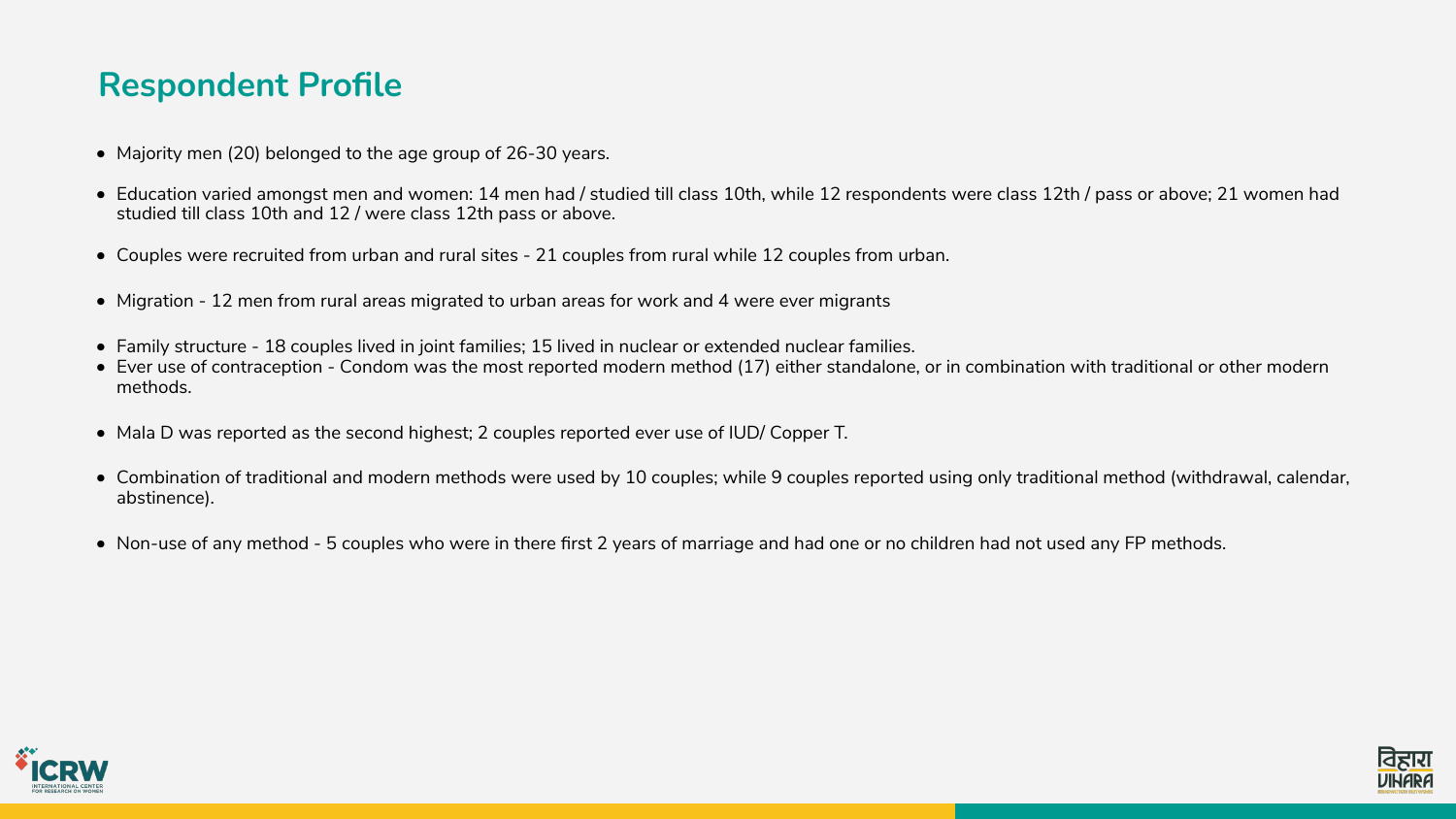# **Micro Insights**

 $\bullet$ 

 $\bullet$ 

 $\bullet$ 

 $\bullet$ 

 $\bullet$ 

Findings on themes of Masculinities, Intent and Use of Contraception, Knowledge and Channels of Information on Family Planning

 $\bullet$ 

 $\bullet$ 

 $\bullet$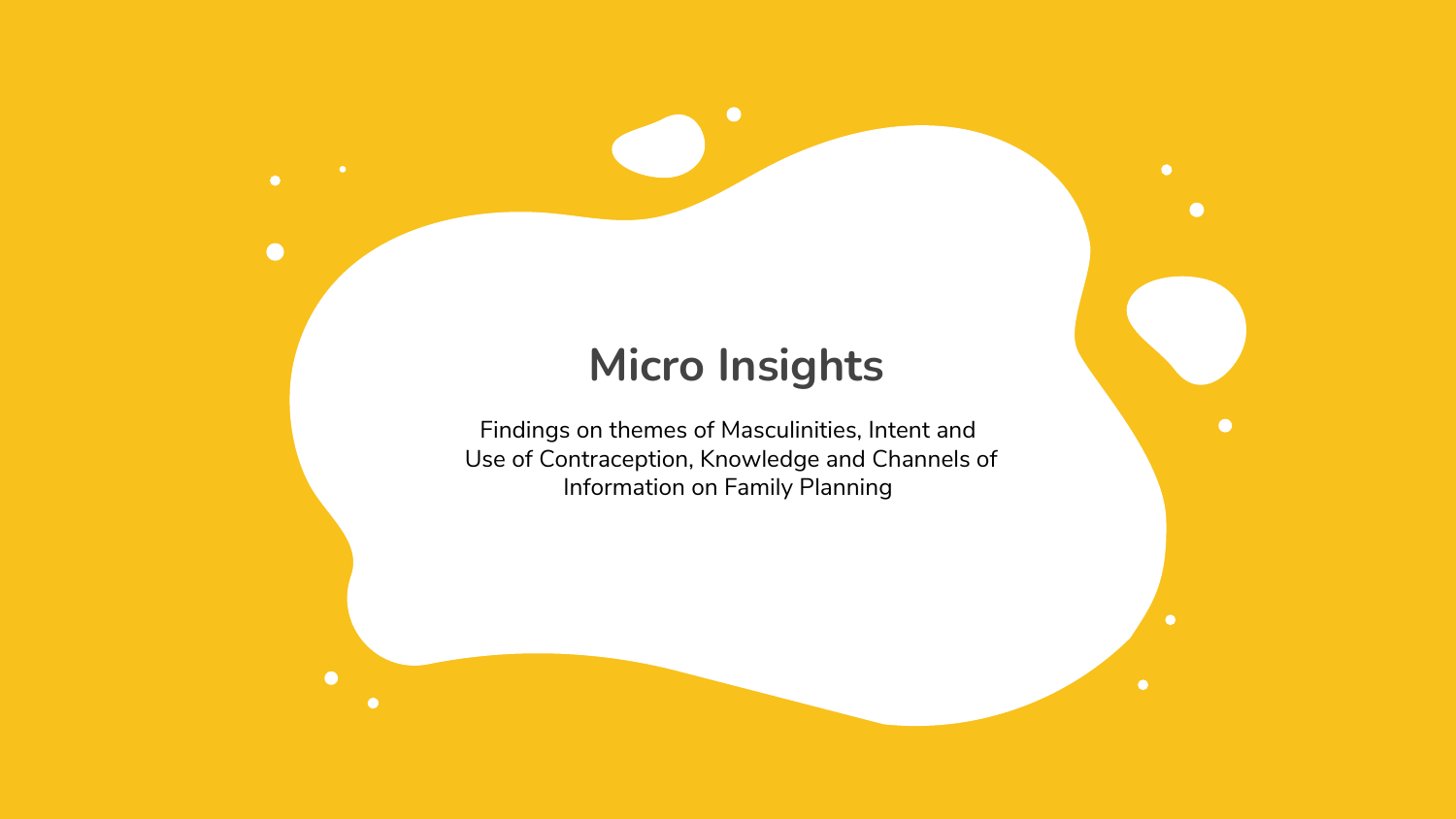# **GENDER 'ROLE-PLAY': BUILDING BLOCKS OF COUPLE MAKING**

Little moments and intimacies go a long way in shaping the couple dynamic. Men and women carry out various gestures shape and discover their identity as a couple while playing their assigned gender roles.

Couples, in the initial stages of their relationship, show love and care in many non-verbal ways, such as, hand-holding, stroking partner's arm, bringing a glass of milk at night for her husband, playing board games, fetching partner's choice of delicacies, and sharing screen time on a mobile phone. Couples believed in developing an emotional intimacy for good grounding of their relationship and sex can follow thereafter.

These gendered notions of intimacy evolve, and different expressions begin to emerge as couple's attain more stability in their relationship, in terms of duration of marriage and birth of children. Men may begin actively supporting in cooking and childcare activities, and women gain more voice in the household.

Presence of such moments across a young couple's marital timeline are building blocks for their relationship - and potential intervention points, too. Not having such little intimacies or shared moments direct towards a lack of mutuality - be it in sex, decision-making, or health care.



*"Woh mere liye roz raat ko doodh laati hai aur main muskuraata hu (hesitates)...abhi sambhandh nahi bane hai"*

**Man, Parity 0, Darbhanga**

*"Yeh madad kartein hai, saara khana banana aata hai toh banaate hai bohat baar...bachcha bhi tang kar raha ho toh sambhaalte hai* 

**Woman, Parity 2, Gorakhpur**

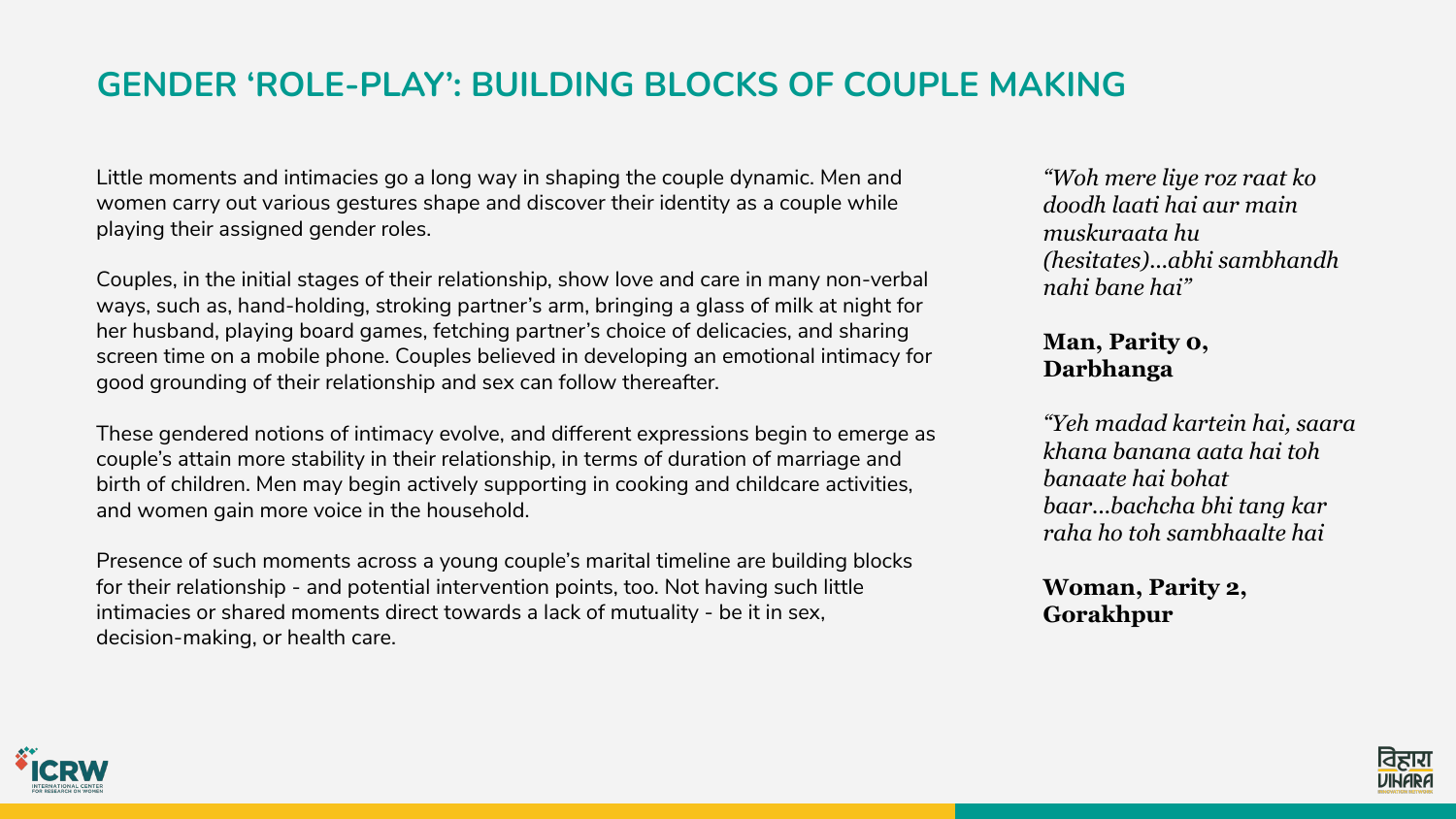# **SEX FOR WOMEN: ENJOYED AND INITIATED OR A DUTY?**

Women have a complex and bitter-sweet relationship with sex. They enjoy engaging in intimate contact and gestures associated with seduction such as touching, massaging, teasing, humor, sharing closeness in the bed etc. but some may not necessarily enjoy the act of penetration.

Sex is also seen as a normative act which is carried out to ensure the well- being and maintain the status quo of a relationship. Several women felt bound by duty, as a wife, to have sex, even when they didn't want it or enjoy it, as a negotiation they made for the well-being of the relationship. There were also instances where women felt repulsed by the act of sex, considering it 'dirty', and internalizing the idea that "good women neither initiate nor enjoy sex".

At an individual level, more than half of the women (21) did convey enjoying sex, and they sometimes did initiate it.

Further, women associated sex with fidelity - wherein if they did not comply with the husband's desire to have sex, their fidelity to him would be put to question. In most of these cases, consent is considered implicit, wherein anything apart from a firm "no" was considered a "yes", including silence.



*"Achchi auratein shuruaat nahi karti, who thoda bohat ishara kar deti hai toh mard maan jaata hai. Mard ka ichcha toh har roz hota hai par humare mein nahi hota."* 

#### **Woman, Parity 2, Begusarai**

*"Wohi baat shuru kartein hai, touch kartein hai, bekaar bhi lagta hai par achcha bhi lagta hai."* 

**Couple, Parity 1, Gorakhpur (rural)**

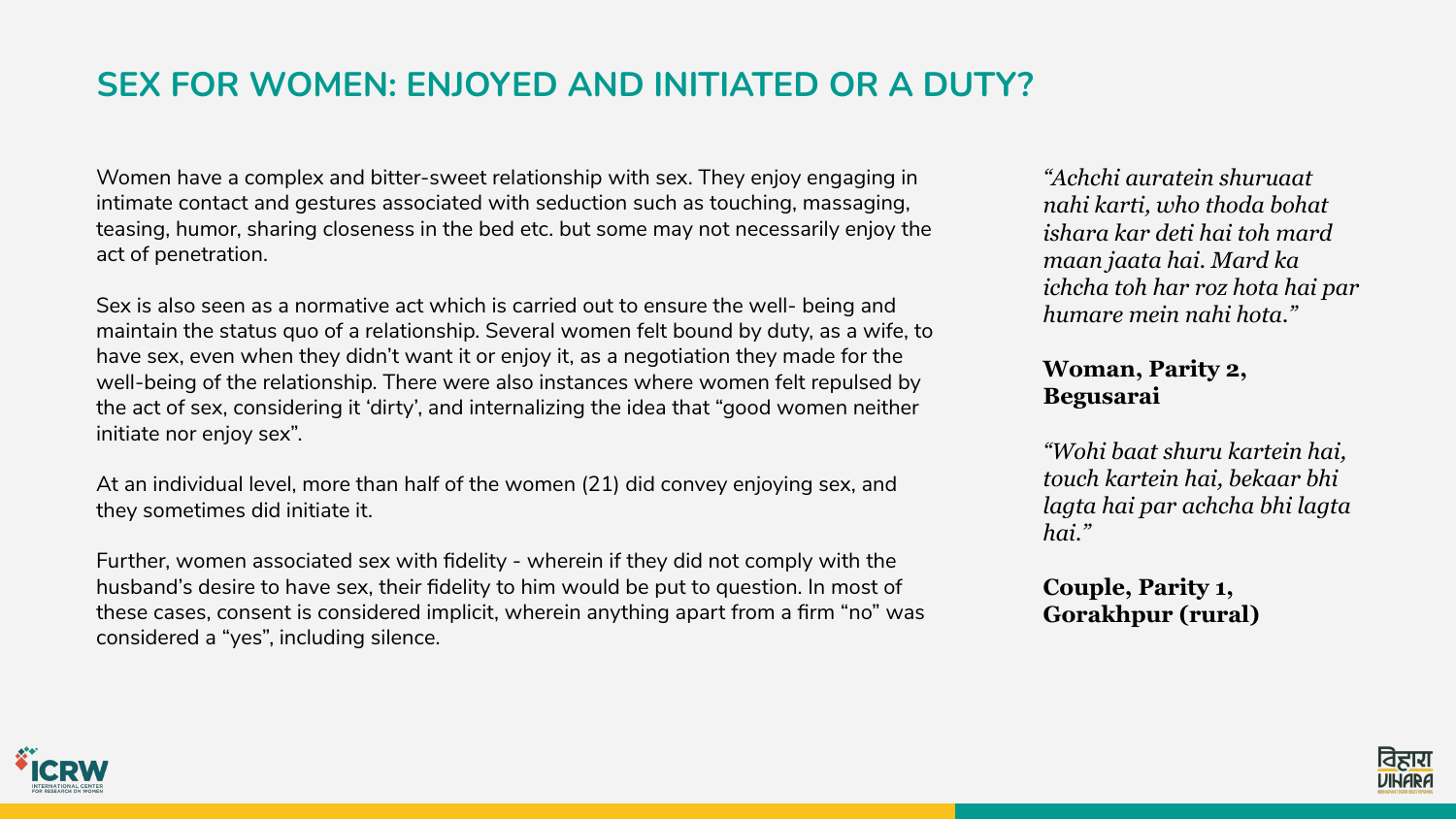# **SEX FOR MEN: DRIVEN BY NEED AND TO 'PERFORM'**

Men's sexual expression was observed to be more overt but largely articulated in terms of an act that they perform to satisfy their physical need to have sex. A conspicuous absence of articulation around pleasure was noticed in men's narratives as they leaned more towards performing a physical drive.

The sexual pleasure narrative of a man is largely determined by how he evaluates himself as a performer in a sexual act. As performers, men are cognizant of the gendered power dynamics at play and it is imperative to understand that for men, sex is more need and power driven than pleasure driven. This, sometimes, coupled with exposure to pornography and informal sources of sexual messaging reinforce that they as men have to perform more physically than otherwise.

Further, sexual expressions in early stages of a relationship are different from how it is in the later stages. There were younger men or couples who knew each other from before marriage who displayed more equitable and considerate behavior when it came to recognizing their partner's choice and interest in sex.

As such, even though the couples may not have the language for consent, but respecting their partner's wants and desires became a parameter of deconstructing consent within marriage.



*"Munn karta hai toh bolte hai usko, mana karti hai toh maan jaate...hum jaanvar thodi na hai...inn sab cheezon ke baare mein baat kartein hai."* 

#### **Man, Parity 1, Begusarai**

*"Humara toh hamesha hi munn hota hai, ismein patni ka toh choice nahi hota. Hum mazdoori karne waale log hai, humara shareer garam rehta hai, sambhog karne ka munn rehta hai."* 

#### **Man, Parity 3, Gorakhpur (urban)**

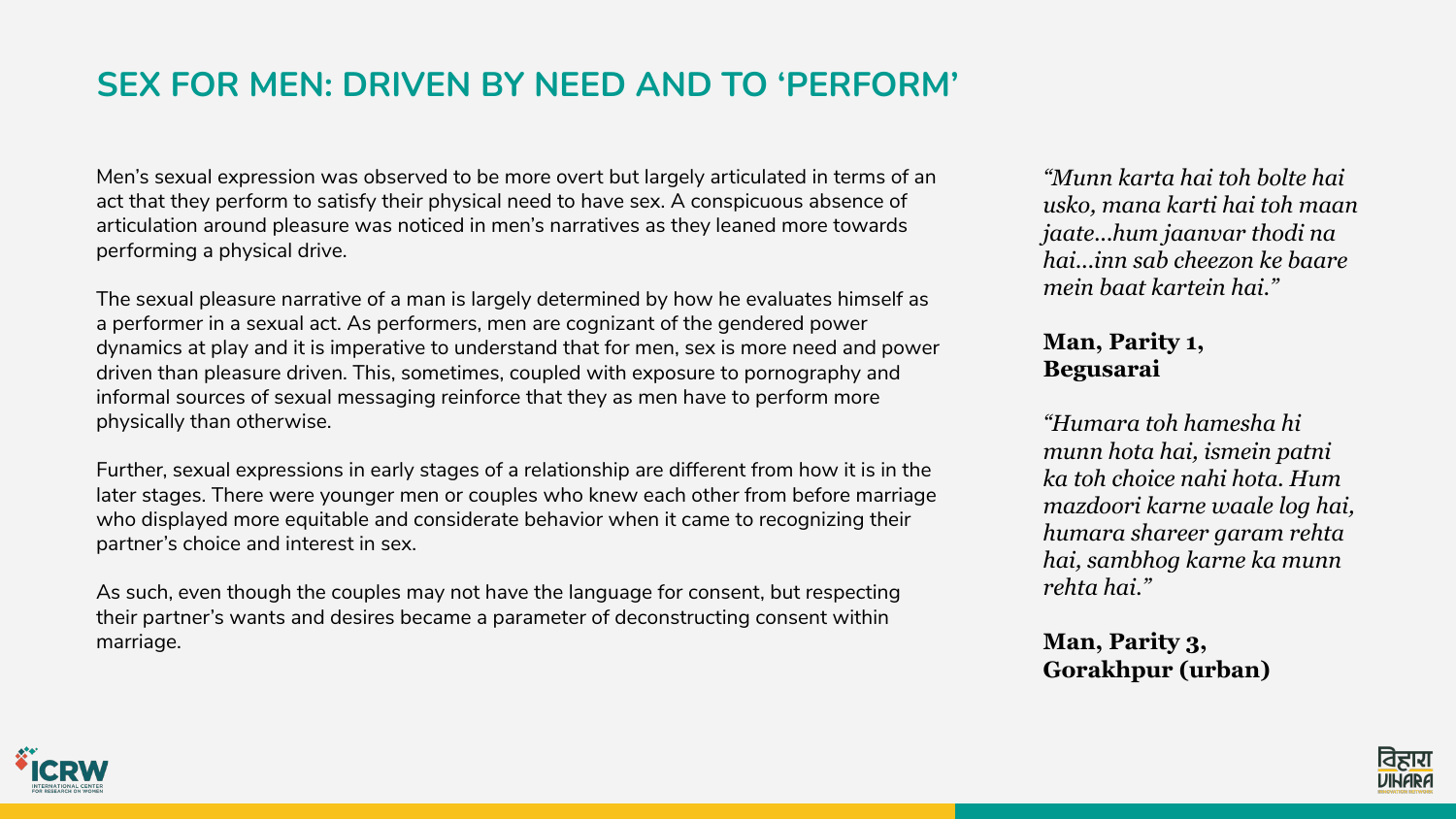# **THE ILLUSION OF SELF-CONTROL**

Taking on the role of a performer in various ways, men struggle to find balance between obsession and passion, as physical beings and emotional beings, and it thus is imperative to understand that how sexuality is constructed in their minds. Since performance weighs on their mind, so does its responsibility.

Constructs of "rule and control" are deeply ingrained in the sexual lives of couples. Men trust in their ability to control sexual urges on "unsafe or fertile" days, ability to physically withdraw and control ejaculation, and like to be in- charge of preventing impregnation.

Infact, men are able to assure and instill trust in women that they can rely on them when it comes to control. Withdrawal, in particular, is perceived to require timely deftness during intercourse and these skills 'indicate' male sexual prowess, according to them. The methods allow self-initiation, self- regulation, communion, and dynamic choice that enable men (and in some cases women) to enjoy and exercise perceived control over outcomes.



*"Control hi best hai, main control nahi karunga toh kaun karega...mard hi toh control karta hai."* 

#### **Man, Parity 0, Purnea**

*"yeh bolte hai ki bharosa rakho...main sambhaal lunga...andar nahi girne dunga...control karunga."* 

**Woman, Parity 1, Gorakhpur (urban)**

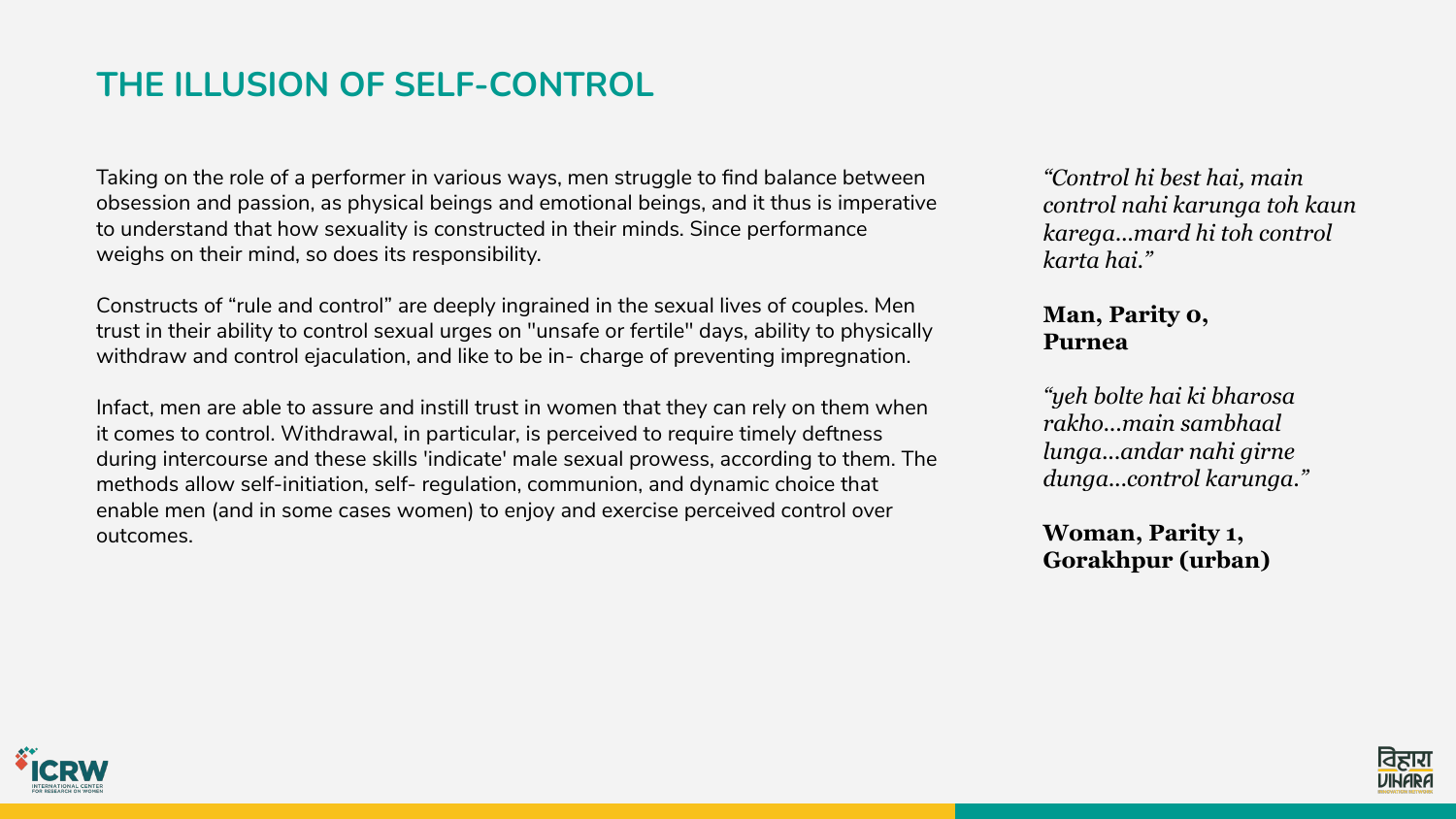# **NOT SO MUCH IN CONTROL**

Men's perceived control over their sexual drive and their ability to be self- sufficient does not always play out well as there is always a risk of performance failure which can be driven sometimes by passion, need for 'release of tension' resulting in their inability to control the process and hence the outcome.

Further, with disjointed and threadbare knowledge of the safe and unsafe period puts the couple especially women in a precarious position. The men and women, across our field sites, narrated differential as well as misinformed understanding of their window of risk. Further, in the case of withdrawal, men do not consider the chance of pre-ejaculation and gather the trust of their partner, to depend on their ability to control, which too fails many times.

Couples exist on a spectrum of control – while there is an attempt of complete control in the form of abstinence, partial control is exhibited where the couple may sleep separately for a brief period and there is control based on convenience, where men take the initiative to withdraw and ejaculate outside.



*"Doosra bachcha galti se ho gaya, main apne aap ko rok nahi paaya. Meri biwi ke pet mein bachcha ruk gaya aur beti ho gayi."* 

**Man, Parity 2, Begusarai**

*"Main baahar nikaal leta hu par ek baar goli khilaani pad gayi kyunki bachcha ruk gaya tha aur meri galti se."* 

**Man, Parity 1, Purnea**

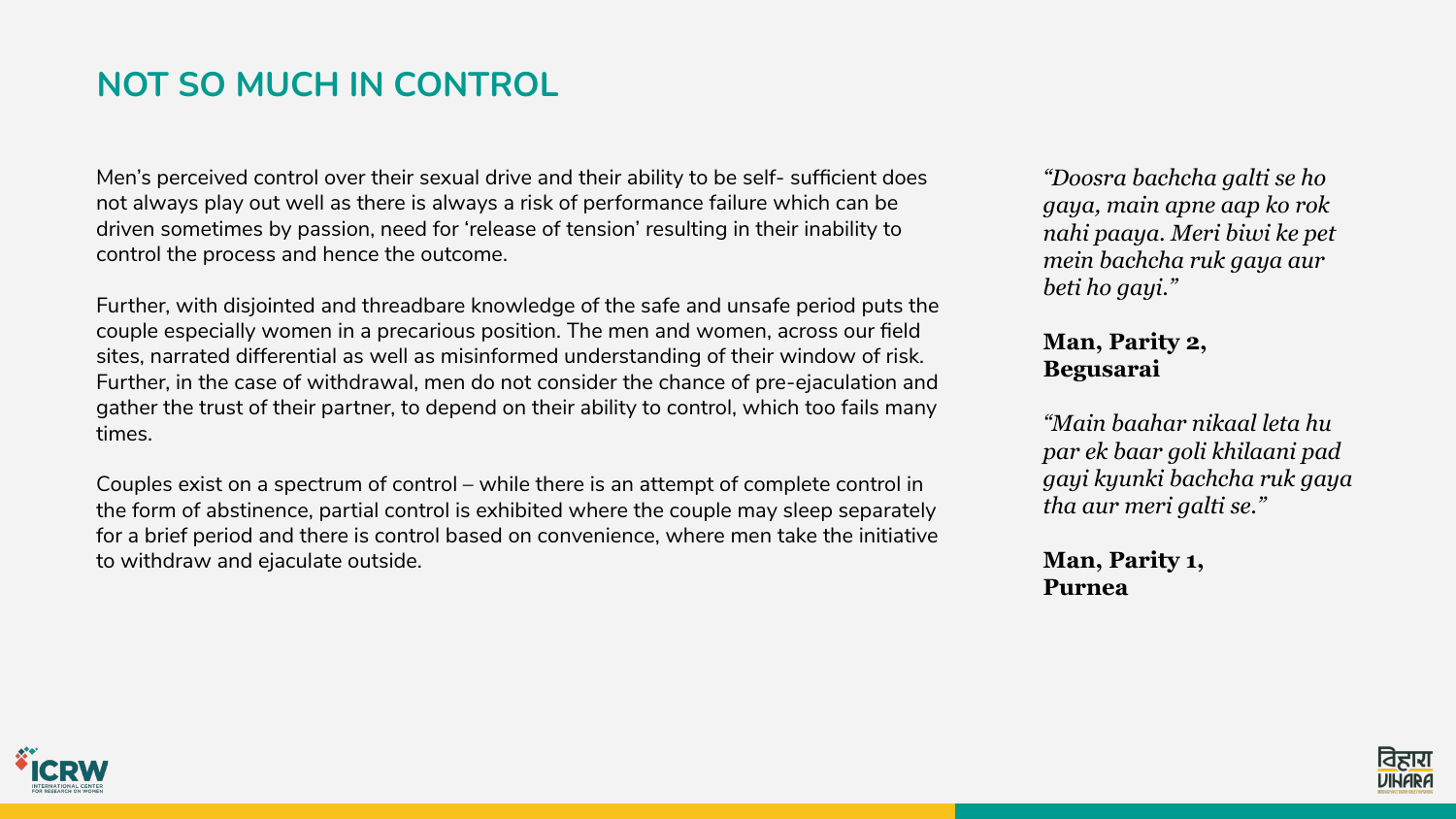# **EXPERIMENTING AND HACKING THE WAY TO SPACING**

After one or a series of dissatisfying experiences of traditional and/or modern methods, actual or perceived, couples resort to experimental behavior to prevent pregnancy. Further, curiosity, need for self- sufficiency, difficulty of access and high perception of side-effects of modern methods can encourage the couple to take up a unique path that can best suit their needs.

They experiment is not only with traditional and modern methods in various combinations but also with different sex positions for withdrawal. Such practices lead the couple down new paths and hacks around contraception. Based on their couple dynamics, they also try out different possibilities, in consultation with each other or one partner directing the way forward.



*"Humein pata hota hai kab girne waala hota hai, jaise hi time hota hai, main apni biwi ko utha ke baitha deta hu."* 

#### **Man, Parity 1, Gorakhpur (Urban)**

*"Hum condom istemaal kartein hai, yehi humari dawa hai aur hum kuch din door bhi rehte hai, voh ek bete ko lekar sote hai aur main doosre bete ko."* 

**Woman, Parity 3, Gorakhpur (rural)**

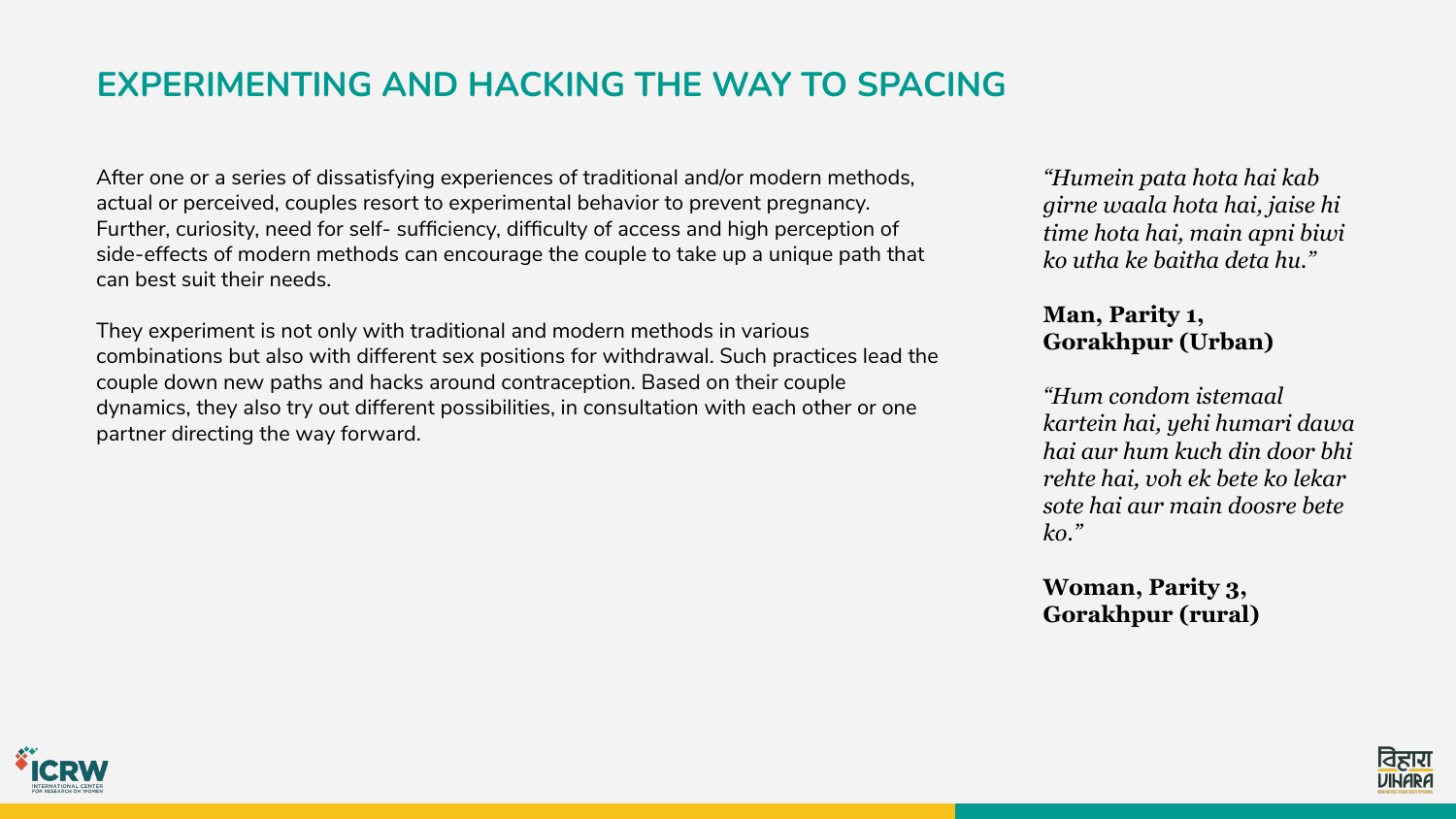# **FIRST CHILD: TEST OF FERTILITY SUBSEQUENT CHILD : NEED FINANCIAL STABILITY**

In most cases, the first birth is early and unplanned due to social pressures as well as the couple's perceived need to prove their fertility and the man's virility. However, after the first child, the couple deliberates the man's financial stability, their own ambitions and growth aspirations which builds their desire for spacing and consequently limiting.

There is an inherent understanding of the financial responsibility of raising a child, and perception of current financial stability which affect the timing of next child. The desire for upward mobility, in terms of education and financial stability for their children has created a high intent for spacing among couples. Couples own ambitions and aspirations and desire to lead better, comfortable lives themselves and for their children did make them consider their family size.

As these couples grow older, mostly after their first child, they begin to calculate their procreation keeping in mind the available finances and assets. Hence, there does exist a birth spacing plan that the couples explicitly or implicitly discuss, however this does not always relay the plan being adhered to. Often split-second decisions made during the act of sex affects the couple, creating situations that require curative action instead of a plausible preventive one.



*"Hum khud nahi khayenge, par bachhe ko acha bhavishya denge. Jo hume nahi mila, woh unhe denge."* 

#### **Woman, Parity 2, Gorakhpur (rural)**

*"Makaan kachha hai abhi, ek hi bachha hai. Pehle makaan pucca hoga tabhi agla bachha hoga."* 

*"6 hajar hain toh ek baccha hai, 6 hajaar aur honge toh doosra baccha hoga"*

**Couple, Parity 1, Purnea**

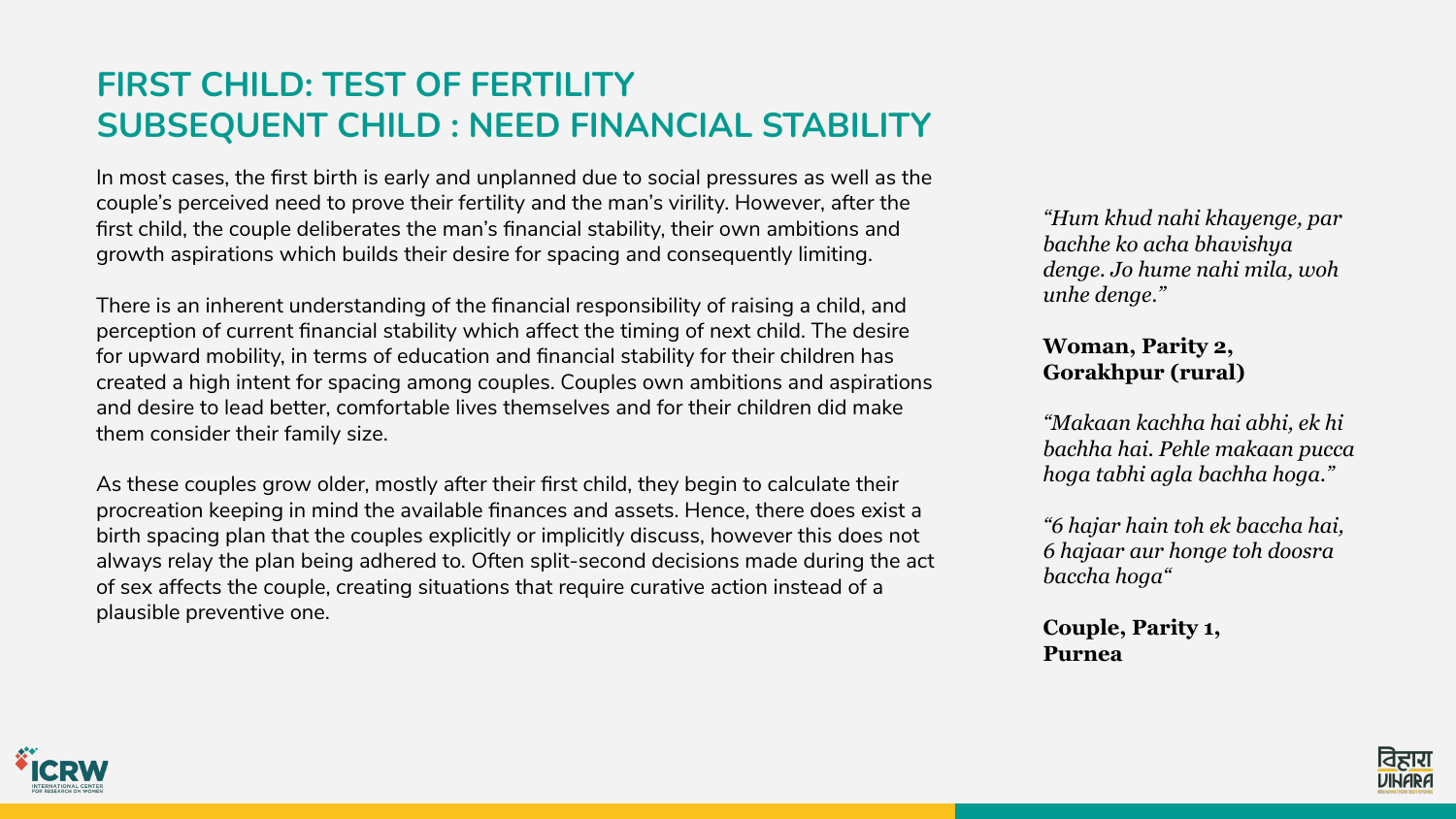# **MEN SHAPED AS 'PROVIDERS' AND 'PROTECTORS' EARLY ON**

Men, influenced by gender norms display certain masculinities, which lie across a spectrum of behaviors and evolve as they progress to different life stages. Difficult life-circumstances, inherited power and role expectations accompanied with a sense of 'burdened autonomy', they are pushed to develop a 'certain kind of manhood' which they are neither equipped nor prepared to take on. Early encounter with difficult life circumstances push them into taking on the role of a provider and they jostle between being a provider and a protector at different junctures of their lives.

Men perform the role of providers, by providing adequate resources, largely financial, for the household. Men's inability to provide for resources is also a pertinent point of conflict between couples. Men often also feel pressured to take on this role and the intensity of this role.

Men perform the role of protectors, by protecting and taking care of their partner's interests and aspirations. Men are supportive partners when they take equal responsibility of supporting their partner in fulfilling her interest. The interests could be completing one's education after marriage increases with more responsibilities, after marriage and with birth of a child, joining a course, no mobility restrictions et al. Men as protectors also restrict their partner's interests, by restricting their mobility and access to resources.



*"Pehle jodte nahi they ab sab kuch jodna padta hai, pehle sochte nahi they itna ab sochna padhta hai, pehle ammi abba they rashan paani ke liye sochna nahi padta tha ab humain hi sochna padta hai."* 

#### **Man, Parity 1, Purnea**

*"Voh mujhe maike nahi jaane dete aur kahin aur bhi nahi...unhe lagta hai ki vahana jaake mere chehre pe glow aa jaata hai aur mere par nikal jaate hai."* 

#### **Woman, Parity 1, Purnea**

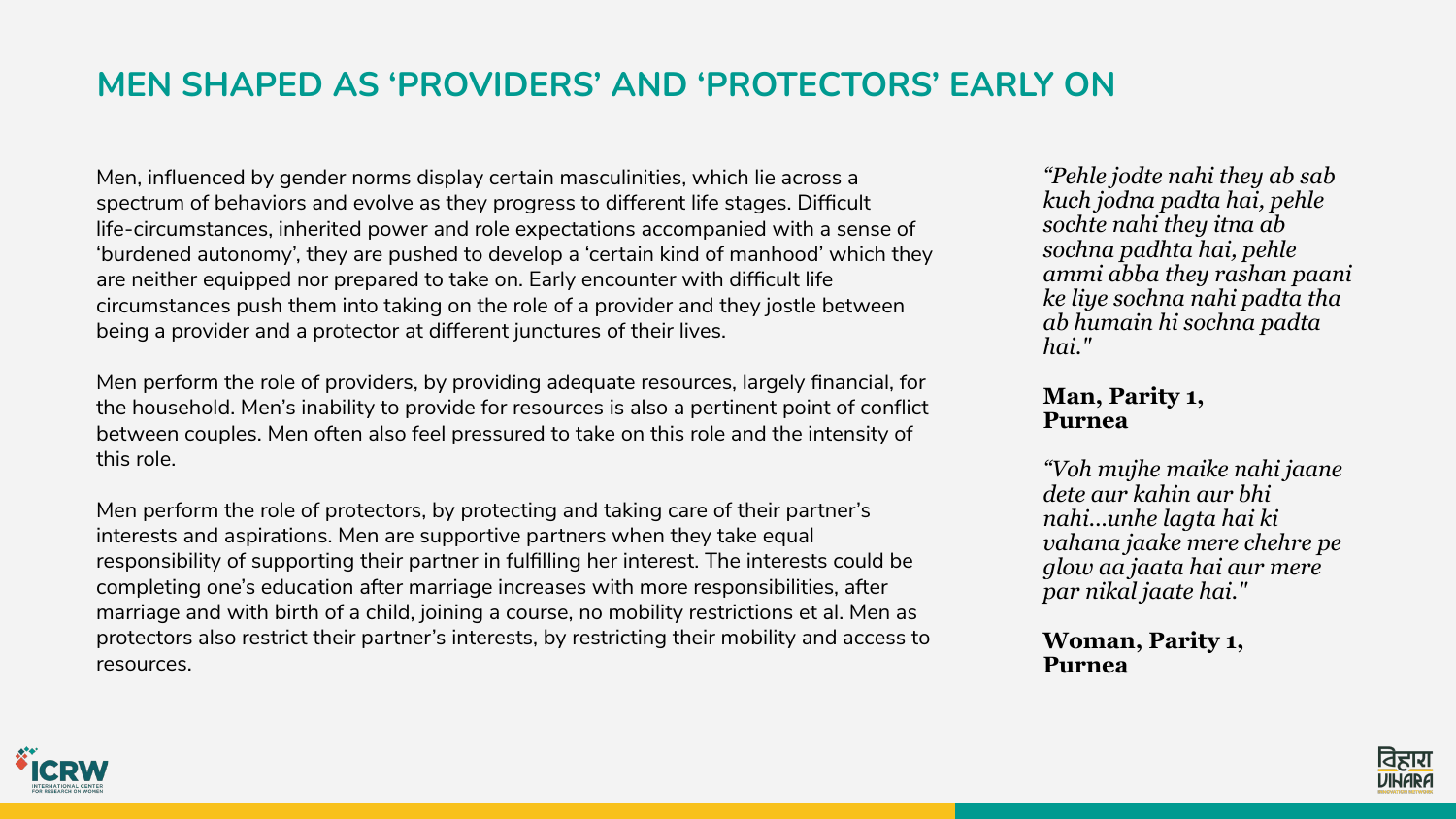# **NON-HEALTH ASPIRATIONS FOR SPACING**

Respondents articulated both their shared goals as a couple as well as their individual aspirations which act as an enabler for spacing. Not necessarily linked with financial planning, these aspirations were linked with pursual of education, greater mobility and access to the public space for the women by seeking jobs. Men aspired to become entrepreneurs by investing in their own business as opposed to their current status of employees under someone else. This came with the inherent desire to uplift their social positionality and recognition in society.

Younger couples expressed the desire to travel, spend time with each other and understand each other better before they start having children. Some of our female respondents also expressed that they would like to finish their degree, get a job or even wear jeans and go out before they have a child.



*"Pehle jodte nahi they ab sab kuch jodna padta hai, pehle sochte nahi they itna ab sochna padhta hai, pehle ammi abba they rashan paani ke liye sochna nahi padta tha ab humain hi sochna padta hai."* 

#### **Man, Parity 1, Purnea**

*"Voh mujhe maike nahi jaane dete aur kahin aur bhi nahi...unhe lagta hai ki vahana jaake mere chehre pe glow aa jaata hai aur mere par nikal jaate hai."* 

#### **Woman, Parity 1, Purnea**

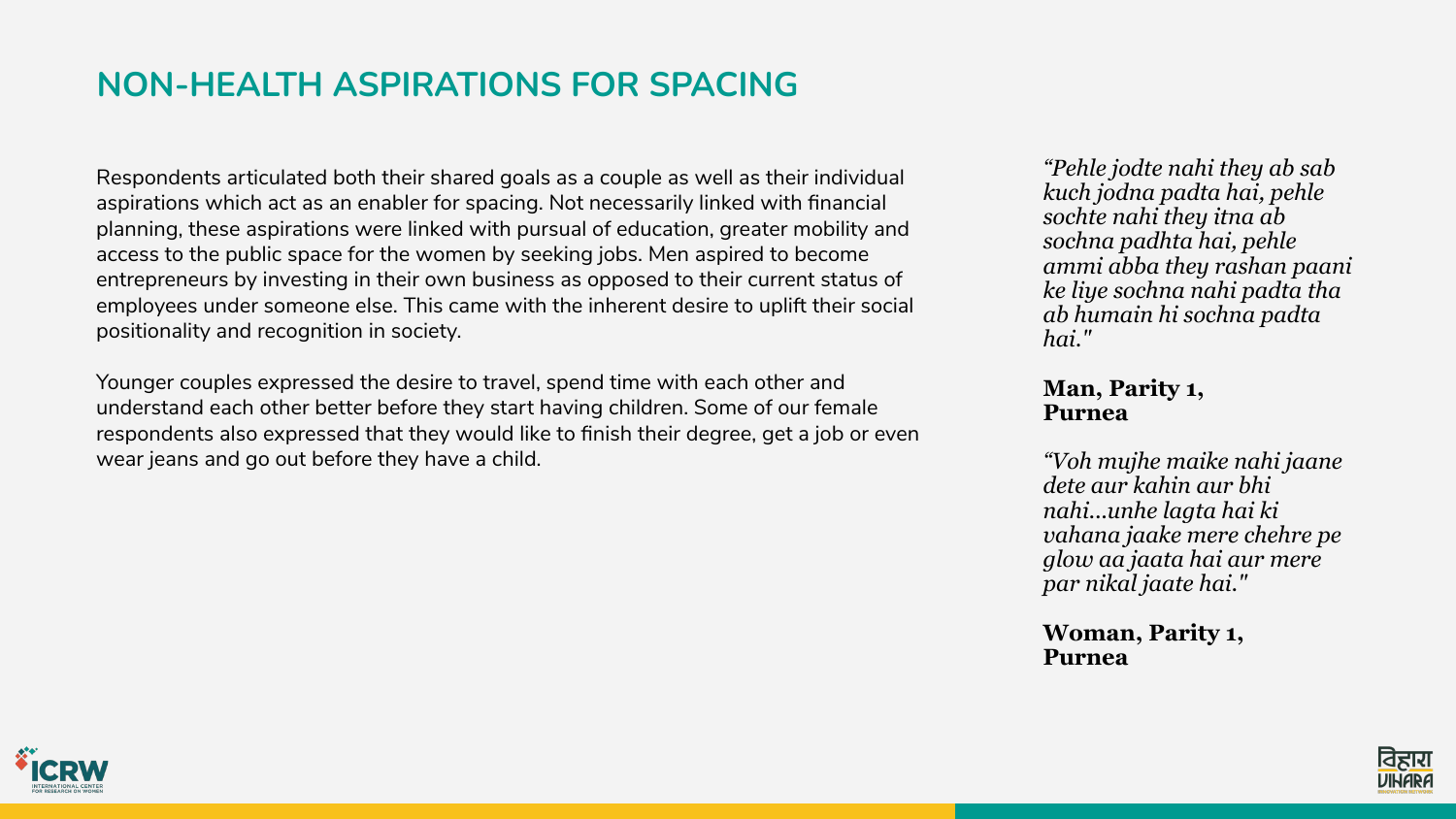# **INCONSISTENT MODERN METHOD-USE MARRED BY FRAGMENTED KNOWLEDGE, OTHERS' EXPERIENCES AND STIGMA**

Couples articulated using a modern method, mainly condoms; but only a few used them consistently. Some of the barriers articulated were:

- Lack of knowledge or blurred understanding about contraceptive choices
- •Desire to avoid use of any foreign item, which was not self-actionable
- •Stigma associated with access and disposal of condoms specifically
- •Choices determined by perceived experience of others

Lack of understanding of their own bodies leads to their inability to fully comprehend the complexity of fertility processes, couples with incorrect and inconsistent knowledge of methods leads the couple to an acute knowledge gap and health implications. Further, incase of condoms, they were limiting pleasure, causing discomfort, burning sensation, dirty/slimy, fear of getting stuck inside, associated with infidelity. Other methods such as IUD and pills also put the woman ill-at-ease by causing incessant or no bleeding, feeling of pain

Couples display immense belief in the experiences of others in their peer network when it comes to modern contraceptives. The peers may be from their immediate or extended family or from their neighborhood. In the absence of openness on conversations around intimacy and contraception, men and women rely on peers, depending on their mobility and ease of access for their immediate knowledge needs.



*"Mujhe goli nahi leni aur condom bhi nahi istemaal karna, maine suna hai ki condom andar phans jaata hai...mere pati laaye the par maine mana kar diya."* 

#### **Woman, Parity 0, Purnea**

*"Condom se mazza nahi aata aur jalta aur phatta bhi hai, mera condom 5 baar phat gaya tha* 

**Man, Parity 0, Kanpur**

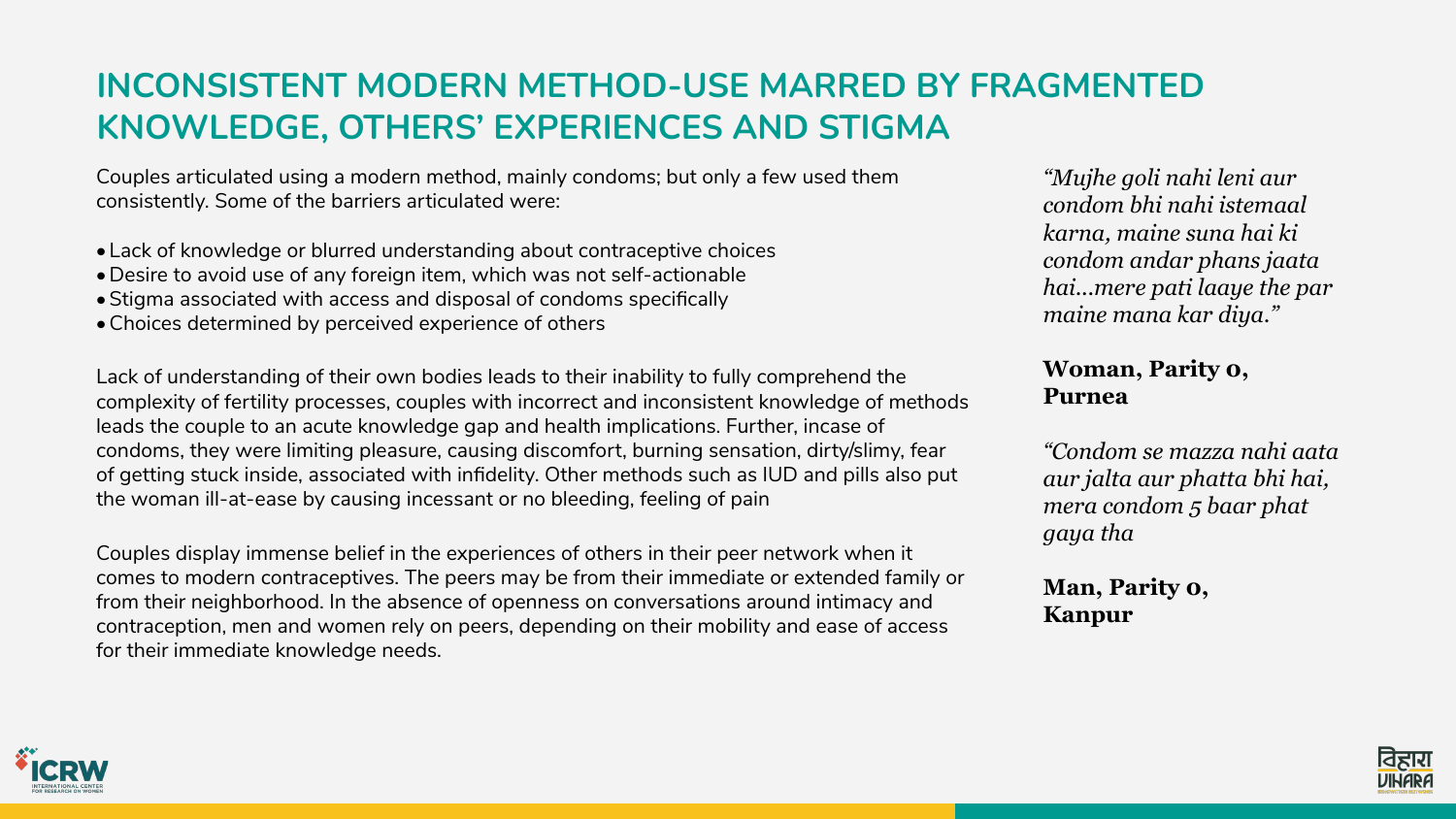### **INABILITY OF COUPLES TO VISUALIZE HEALTH RISKS TO A WOMAN'S BODY**

Women are confronted unplanned pregnancy as they are often unable to perceive or visualize the high possibility of pregnancy associated with unprotected sex or exercise their agency in such situations. Health crisis, the traumas of first-time sexual debut and sometimes forceful sex and violence, and sometime child-bearing, abortions and contraceptive use, impact a young woman's (young mother's) body considerably. Particularly in the case of unplanned pregnancies women undergo multiple abortions when they absolutely cannot afford to rear a child mostly for financial reasons.

The impending physiological imprints on the woman's body, a result of repeated crises that she doesn't get time to recover from, is hard to visualize early on for her and her partner. Helping women and couples visualize the woman's body that could become a scarred field in need of repair and nourishment could help young couples and first-time parents appreciate the need for spacing.



*"Ek baar wife ko continued ek mahine tak Mala-D diya, voh bimaar padh gayi. Hospitalize karna pada...tab humne sex karliya galti se aur tabiyat kharaab ho gayi."* 

**Man, Parity 1, Kanpur**

*"Bachcha ruk gaya tha par doosra bachcha chota tha toh dawai de diye...uske baad ek baar copper T lagvaaya par usmein dikkat aa gayi, phir kuch nahi kiya...ab meri biwi operation karva legi."* 

**Man, Parity 2, Gorakhpur (urban)**

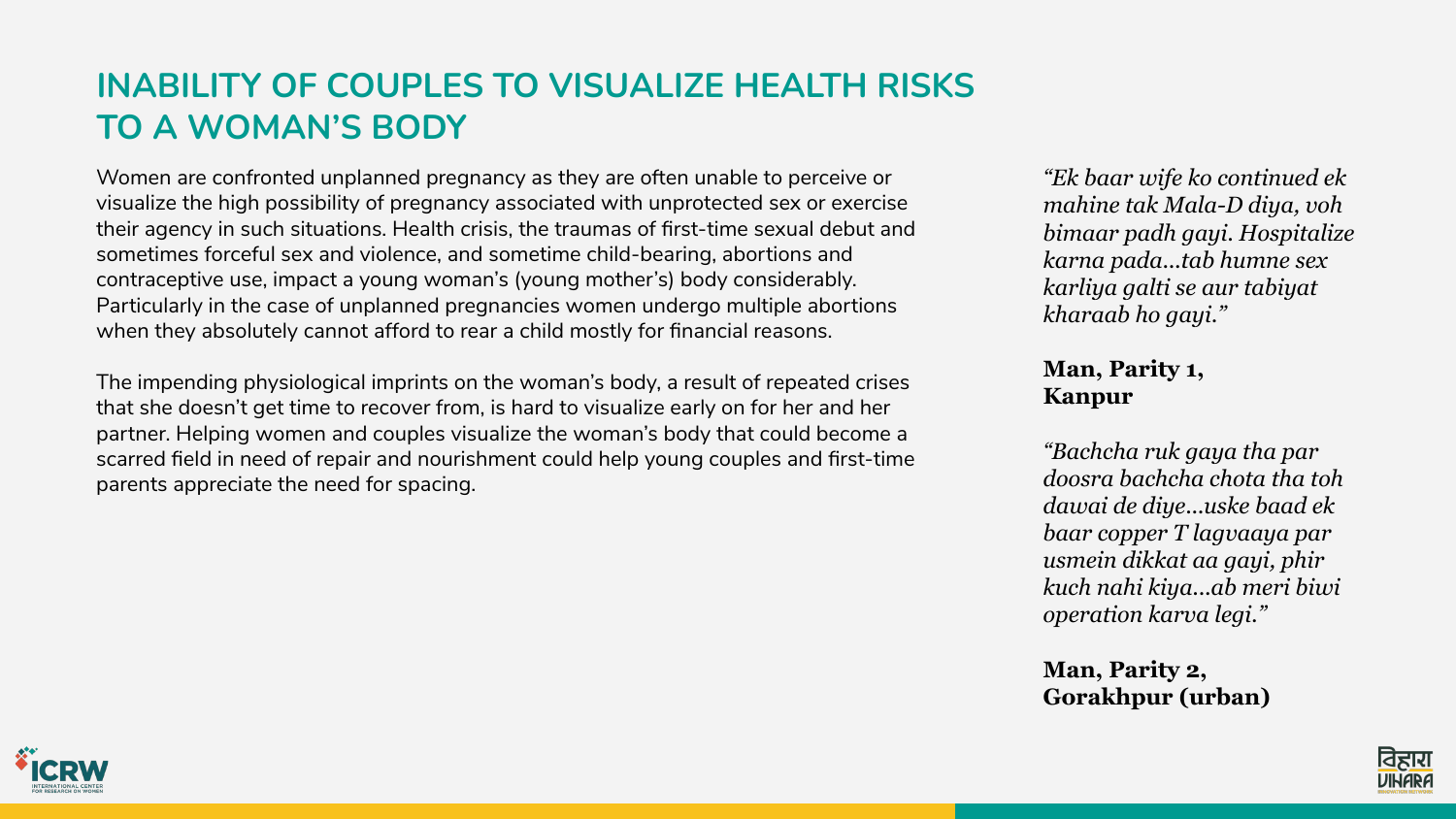### **THE FRAGMENTED PATHWAY OF INFORMATION & KNOWLEDGE**

Men emerge as the key source of information on contraceptive methods for women; information percolates from them to their wives which is seldom complete and accurate. While men don't acknowledge that their wife has ever been a source of information, women exhibit knowledge of contraceptives and its use derived from their husbands.

However, some women shared that they could get information from other sources as well, particularly the case when the woman is educated or her access to public spaces is not regulated by their husband or have smartphones.

Smartphones came across as highly accessed mediums of information for both men and women, across field sites. Migrant couples could make frequent calls to each other, audio and video, and some even engaged in phone sex. YouTube and Google are free and were accessed via their voice activated interfaces. Men and women, both mentioned checking YouTube if they wanted to know more on a certain method, traditional and modern, and displayed trust in what they understood from it.

Often one device is shared by many members in the family however the timings and frequency of the usage vary. Due to the algorithms, content accessed by one of the members inadvertently is recommended to the other users of the same phone and application.



*"Mere pati hi sab batate hai mujhe, khud mujhe kuch nahi pata, voh goli late hai aur batate hai kab khaani hai....kuch kuch main apni Bhabhi se pooch leti hu phone pe"* 

#### **Woman, Parity 2, Gorakhpur (urban)**

*"Maine YouTube pe searcg kiya, jiss bhi video pe zyada subscriber tha, ussi pe click kiya"* 

#### **Man, Parity 1, Gorakhpur (urban)**